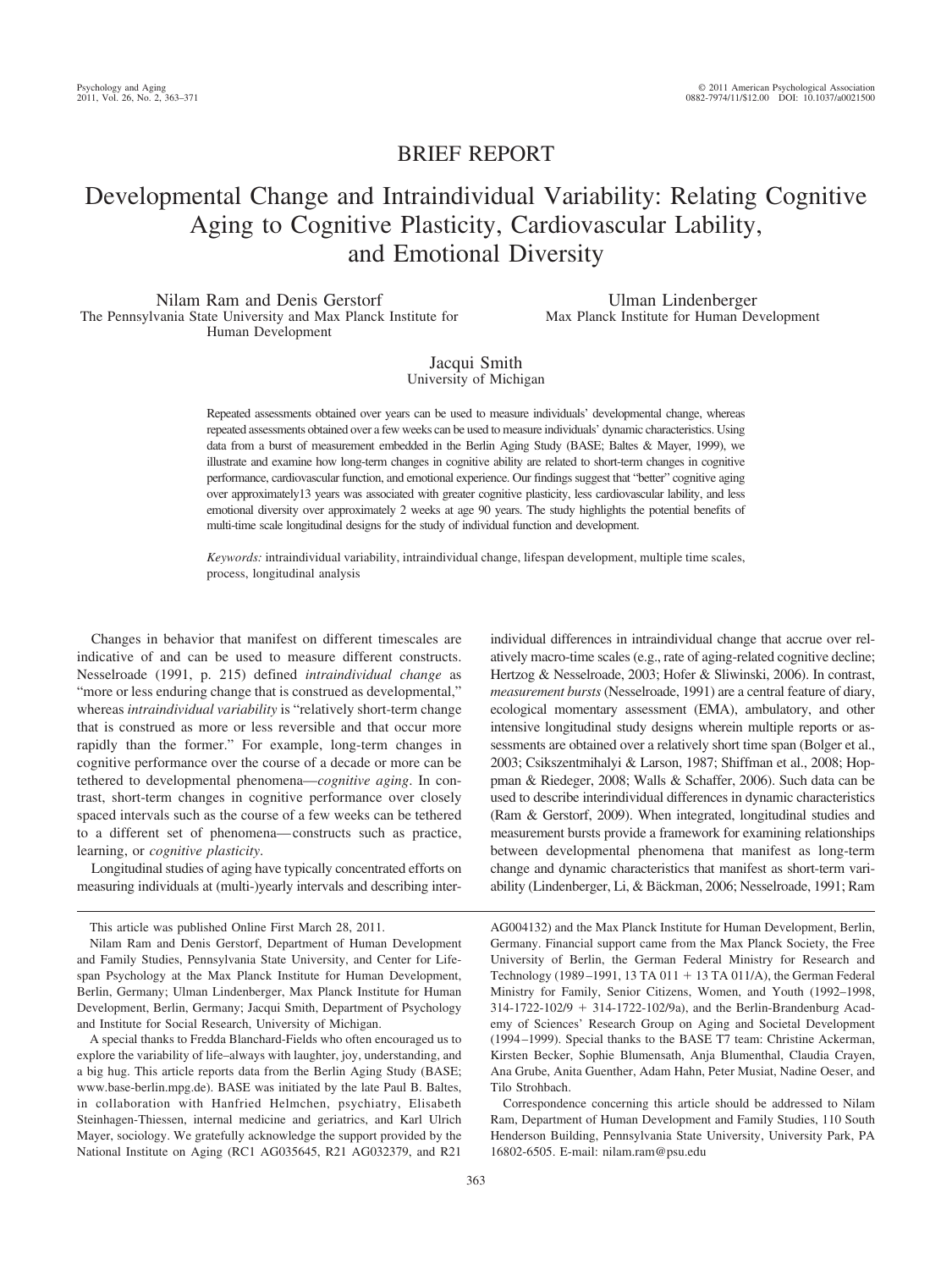& Gerstorf, 2009; Singer, Lindenberger, & Baltes, 2003; Sliwinski, 2008). Here, we used such a framework to investigate links between long-term developmental change (exemplified as cognitive aging) and short-term variability in cognition (cognitive plasticity), health (cardiovascular lability), and well-being (emotional diversity).

#### **Cognitive Aging**

Developmental changes in many cognitive abilities during adulthood and old age are often characterized by decline, especially when measured using indicators of processing speed (Salthouse, 1996; Schaie, 2005). Quantifications of interindividual differences in long-term change in individuals' performances on cognitive tasks (e.g., growth curve models) provide person-level indicators of the developmental phenomena—how much cognitive aging a person has experienced or accumulated. Much is known about how interindividual differences in cognitive aging relate to and are embedded in other systems of functioning (e.g., Finkel et al., 2003; Gerstorf et al., 2007; Ghisletta & Lindenberger, 2003; Hultsch, Hertzog, Dixon, & Small, 1998; Lindenberger & Ghisletta, 2009; McArdle et al., 2007). However, beyond a few studies examining trialto-trial variability (e.g., Lövdén et al., 2007; MacDonald, Hultsch, & Dixon, 2003, 2008; Ram et al., 2005; Sliwinski et al., 2006), little is known about whether and how differences in long-term cognitive aging are related to short-term variability, especially in the very old. Our study adds another time scale to the emerging picture through examination of day-to-day variability.

#### **Cognitive Plasticity**

The capability to be changed is a key characteristic of humans and other adaptive organisms (Baltes, 1987; Ford, 1987; Gottlieb, 1998; Lerner, 1984). For instance, when given the opportunity (and with the motivation) to practice a task, individuals have the potential to assimilate and accommodate task-related information and to improve their performance (e.g., Kliegl et al., 1990; Lövdén et al., 2010). Interindividual differences in cognitive plasticity can be measured as differences in the efficiency of learning across multiple, relatively closely spaced assessments. Generally, these differences are related to a wide variety of other interindividual differences. For example, older and/or less healthy individuals do not have the same capability to improve performance as their younger or more healthy peers (e.g., Brehmer et al., 2007; Hertzog et al., 2008; Kliegl et al., 1990; Shing et al., 2008). Furthermore, a number of longitudinal studies have also found evidence of links between long-term developmental changes and the short-term changes that indicate cognitive plasticity (e.g., Brehmer et al., 2008; Schaie & Willis, 1986; Singer et al., 2003; Willis & Nesselroade, 1990; Zimprich et al., 2004). Based on these findings, we expected that greater cognitive plasticity would be associated with higher (i.e., more successful) cognitive aging.

#### **Cardiovascular Lability**

Resting heart rate (HR) is often considered as one of several indicators of autonomic function. Normally, the activity of sympathetic and parasympathetic branches of the autonomic nervous system stays in a dynamic balance and keeps resting HR relatively stable (Thayer & Lane, 2007). Autonomic imbalance in either the sympathetic (lower HR) or parasympathetic (higher HR) direction is associated with a wide range of dysfunction, disease, and mortality (Brook & Julius, 2000; for review, see Habib, 1999). Day-to-day changes in resting HR might be thought of as an indicator of the general state of the dynamic balance of the autonomic system. Fluctuations would be indicative of the fragility of the mechanisms that usually maintain autonomic balance and organization of energy resources. Presumably, such impairments in resources and/or resource allocation would also manifest in other areas, including cognition. Our expectation is that day-to-day fluctuations in resting HR would be associated with lower (i.e., worse) cognitive aging.

We note that this is a different prediction than would be derived from evidence on how the more common "micro-time" measure of heart rate variability (HRV; the variability in inter-beat-intervals over a few minutes) is related to systemic dysfunction. Generally, low levels of HRV are associated with aging, disease, and death (Cooper et al., 2007; De Meersman & Stein, 2007). Variability in HR at the beat-to-beat time scale indexes the dynamic flexibility needed for rapid modulation of sympathetic and parasympathetic balance. It is likely that variability in HR at the day-to-day time scale indexes something different—perhaps the ability of the modulatory system as a whole to settle into a dynamic equilibrium at rest.

#### **Emotional Diversity**

We define *emotional diversity* as the tendency of an individual to experience a variety of emotions during a given period of time. Following the biological literature (i.e., biodiversity: Morin, 1999), diversity is indicated by the total variation in emotional experiences in space (e.g., around the circumplex) and/or over time. For example, "moody" individuals would be characterized as high in emotional diversity because their emotions fluctuate widely and often (Eysenck & Eysenck, 1985; Larsen & Diener, 1987). Greater day-to-day fluctuations in emotional states are typically associated with indicators of compromised psychological adjustment and health, including neuroticism (i.e., the opposite pole of emotional stability), depressive symptoms, and pessimism (Carstensen et al., 2000; Eid & Diener, 1999; Gross & Thompson, 2007; Kuppens et al., 2007; Ong & Allaire, 2005). In general, theories of emotion regulation and self-development (for overview, see Röcke et al., 2009), as well as empirical evidence suggest that people with "better" psychological adjustment are characterized by less variability (i.e., stability and consistency) of reported emotional experience over time. We expected that individuals with "better" cognitive aging (i.e., less decline) would report experiencing relatively similar emotions across multiple, similarly structured, testing sessions. That is, given consistency in the assessment situation, cognitive aging will be negatively associated with emotional diversity.

#### **Developmental Change and Intraindividual Variability**

In sum, the objective of our study is to illustrate that a burst of closely spaced measurements embedded within an ongoing longitudinal study can be used to study how interindividual differences in development are associated with a variety of the dynamic characteristics that can be extracted from observations of short-term variability. We hypothesized that cognitive aging, observed over 13 years, would be predictive of and positively associated with subsequent differences in cognitive plasticity, and negatively associated with differences in cardiovascular lability and emotional diversity.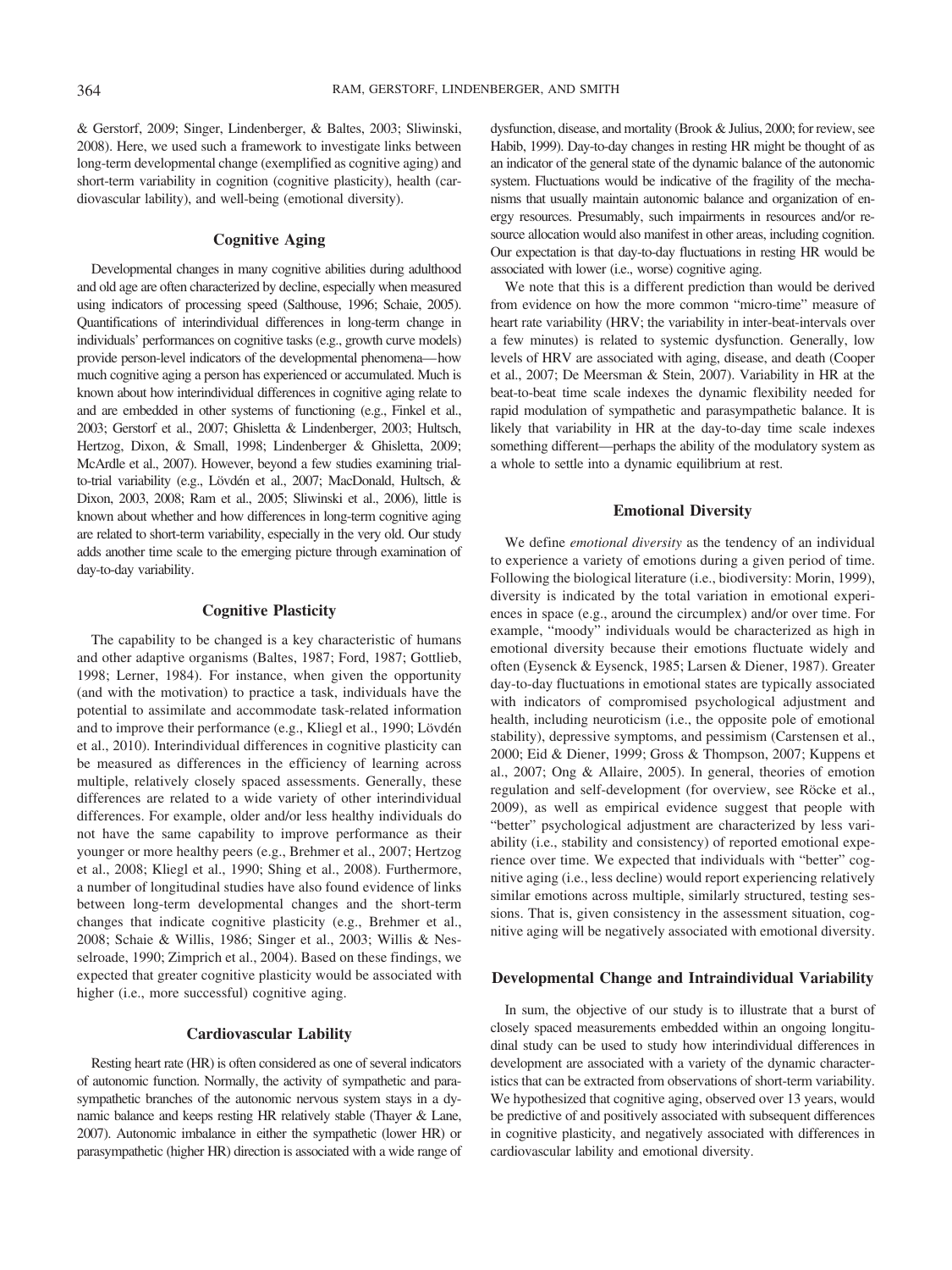#### **Method**

#### **Participants and Procedure**

The Berlin Aging Study (BASE; Baltes & Mayer, 1999; Smith & Delius, 2010) is an on-going interdisciplinary, gerontological study in its third decade. At study inception in 1990, trained research assistants and medical personnel interviewed and assessed  $N = 516$  individuals (stratified by age and gender) in face-to-face sessions at the participant's place of residence (i.e., private household or institution). Approximately every 2 years since, participants who were still alive, could be located, and agreed to further participation were assessed in the same manner. In conjunction with the seventh wave of data collection, 36 individuals (86% of those still alive and enrolled) agreed to participate in an additional "measurement burst" module that consisted of a series of six visits over two-plus weeks  $(M = 17)$ days,  $SD = 5.6$ ). At each home visit, individuals completed, during the course of about one hour, a battery of cognitive, physical, wellbeing, and other measures.

These 36 burst participants (61% women) were a relatively homogenous sample of high-functioning elderly West Berliners. They were between 83 and 100 years of age ( $M = 90.0$ ;  $SD = 4.3$ ) and had all been providing data to the BASE research team for  $\sim$ 13 years. On average, they had obtained 10.46  $(SD = 2.03)$  years of education and had an average income of 1,903 Deutsche-marks per month (i.e., relatively high socioeconomic status [SES]). Four were still married (11%), and seven were living in institutions (19%). This is a small and select sample that is not representative of the general population of old or even very old adults. They are, by many metrics, the "high performers" and "survivors" (see Lindenberger et al., unpublished manuscript). As such, the results should not be viewed as indicating the general state of affairs. Rather, the significant relationships reported here, obtained with such a small, homogenous sample should be viewed as illustrating the potential that measurement burst modules might hold for ongoing, long-term studies of development and aging where further heterogeneity and relationships can be uncovered even more easily.

#### **Intraindividual Change (Development)**

The six biyearly assessments of the BASE were used to obtain a measure of cognitive aging—a developmental phenomenon that manifests as long-term change.

**Cognitive aging.** We selected perceptual speed as our index of cognitive functioning. Perceptual speed is conceptually closer to a resource than many other abilities (Anstey et al., 2003; Salthouse, 1996) and can serve as a robust and parsimonious proxy for multivariate assessments of cognitive ability (Lindenberger & Ghisletta, 2009). At each wave, participants completed a Digit Letter substitution task, a highly reliable measure of perceptual speed that closely resembled the Digit Symbol Substitution subtest of the WAIS (Wechsler, 1982; see Lindenberger et al., 1993). Individuals' cognitive aging was indexed as the rate of linear change exhibited over  $\sim$  13 years of old age. Individual trajectories are shown in the left panel of Figure 1. These long-term data were modeled at the individual level as

$$
y_{wi} = \beta_{0i} + \beta_{1i} Year_{wi} + e_{wi}
$$

where  $y_{wi}$  is individual *i*'s Digit Letter score at wave *w*,  $\beta_{0i}$ represents the individual's estimated initial level of cognitive ability,  $\beta_{1i}$ , the parameter of greatest interest, represents the individual's rate of developmental change in cognitive ability per year, and  $e_{wi}$  are residual errors. Note that this regression (growth) model provided a simple framework for "calculating" scores,  $\beta_{i}$ ,  $\beta$ , that represented the construct of interest. Measured in this way, *cognitive aging* scores for the 36 participants ranged from –2.94 to 0.54 BASE *T*-score units per year ( $M = -0.49$ ,  $SD = 0.74$ ). As expected, interindividual differences in cognitive aging were somewhat negatively related to age  $(r = -.27)$ . The time variable, year, was coded such that the  $\beta_{0i}$ s, were indicative of and used as a measure of individuals' current *cognitive ability*, as measured at the start of the burst sessions.

#### **Intraindividual Variability (Dynamic Characteristics)**

Changes in behavior observed across the six closely spaced "burst" assessments were used to measure three dynamic constructs in the cognitive, health, and emotion domains.

**Cognitive plasticity.** Individuals' cognitive plasticity was measured from the burst data as the rate of change (i.e., improvement) across the six performances on parallel versions of the same Digit Letter substitution task described above. Individual trajectories are shown in the top-right panel of Figure 1. Linear growth curve models were fit at the individual level to obtain a measure of individuals' capability for improvement (e.g., learning) from repeated exposure to the cognitive task,

$$
y_{ti} = \beta_{0i} + \beta_{li}Session_{ti} + e_{ti}
$$

where  $y_{ti}$  is individual *i*'s Digit Letter score at visit *t*. The linear rate parameter  $\beta_{1i}$ , served as a model-derived quantification of an individual's short-term change or *cognitive plasticity*. Note that the mechanics of our calculations for obtaining the measure of cognitive aging and the measure of cognitive plasticity are identical. The distinction is a substantive one based on the time scale on which the changes occur, long-term change versus short-term change, and the processes thought to drive changes at those different time scales. Scores for the 30 persons who completed the repeated Digit-Letter tasks ranged from  $-0.74$  to 2.38 BASE *T*-units per session ( $M = 0.76$ ,  $SD = 0.76$ . Six participants were unable to perform the Digit Letter portion of the battery because of visual impairments (further homogenizing the sample).

**Cardiovascular lability.** About 10 min into each visit, after participants settled into the situation and answered a few questions, the interviewer recorded the individual's resting heart rate (beats per minute). Individual trajectories are shown in the right-middle panel of Figure 1. Individuals' cardiovascular lability was measured as the variability in their resting heart rate across the six visits. Specifically, we calculated intraindividual *SD*s (*iSD*) for each person as

$$
iSD_i = \sqrt{\sigma_i^2} = \sqrt{\frac{1}{T-1} \sum_{i=1}^{T} (y_{ii} - \bar{y}_i)^2}
$$

where the *iSD* for person *i* is the square root of the intraindividual variance, calculated as the sum of the daily  $t = 1$  to  $T$  squared deviations in heart rate (intraindividual mean heart rate, *y*!*, subtracted from heart rate on occasion t*,  $y_{ti}$  divided by 1 minus the total number of occasions,  $T - 1$ . *Cardiovasular lability* scores (*Mean* = 4.74,  $SD = 2.63$ ) ranged from a "stable"  $0.00$  (this person's resting heart rate was 70 beats/min at each occasion) to a "labile" 13.93 beats/min.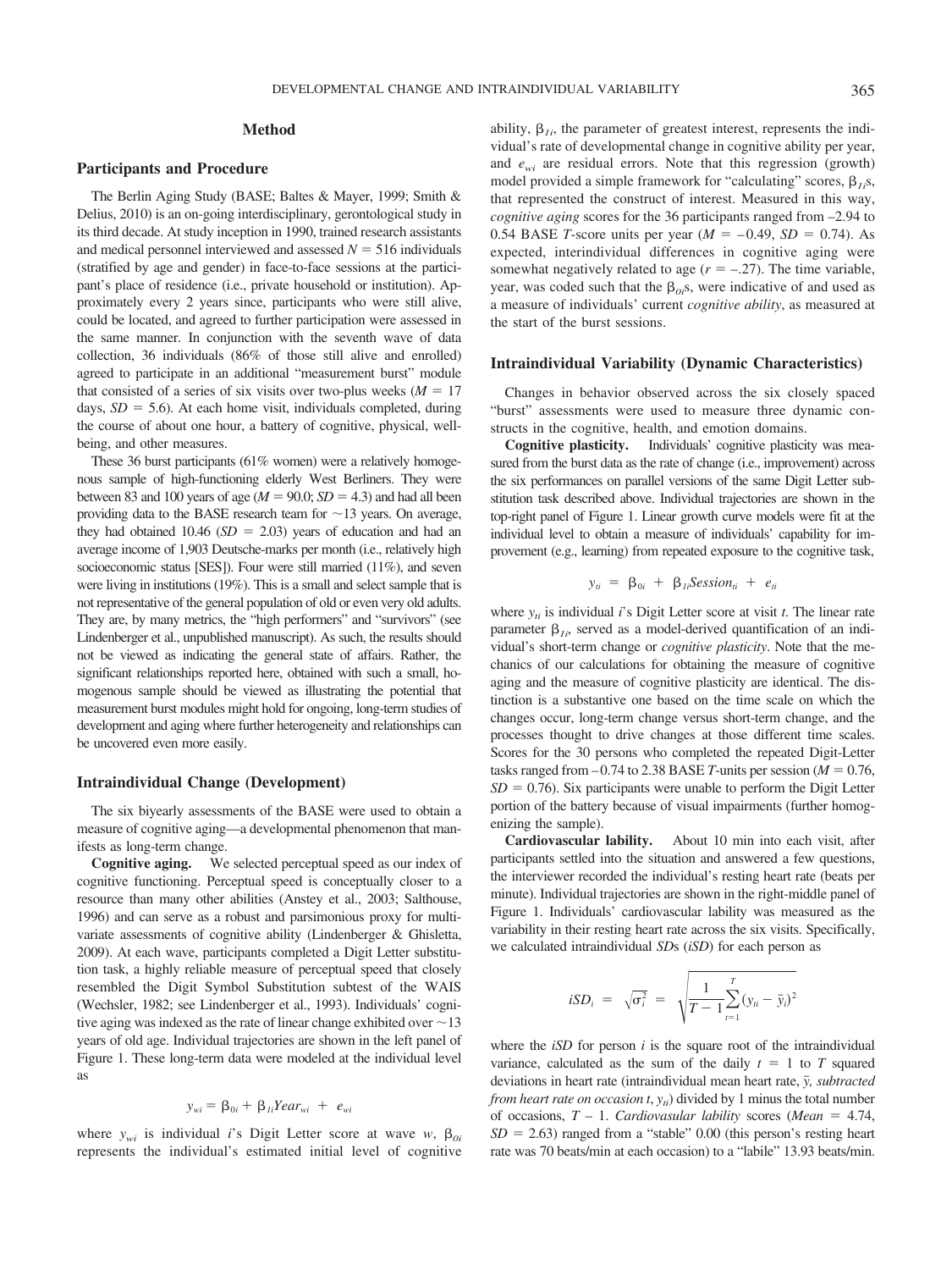

*Figure 1.* Linking long-term change and short-term variability. The left-hand panel illustrates interindividual differences in long-term development—cognitive aging— derived from measurements of cognitive performance obtained over  $\sim$  13 years from the surviving subsample of the Berlin Aging Study (BASE). The right-hand panel shows short-term variability across a measurement burst (six repeated measures during  $2+$  weeks of intensive study during the fourteenth year) from which interindividual differences in three dynamic characteristics are derived: cognitive plasticity (upper panel), cardiovascular lability (middle panel), and emotional diversity (lower panel).

**Emotional diversity.** At each wave, individuals indicated the extent to which they "at this moment" felt each of 14 emotions (among a larger list of adjectives) on a  $1 = \text{``not at all''}$  to  $5 = \text{``very}$ *strong*" scale. Rather than calculating variability of *core affect* in a unidimensional way, we used a series of steps to calculate two bivariate measures from the responses individuals provided on the six occasions. Following procedures given in Kuppens et al. (2007), responses to individual items were converted into four subscales mapping onto quadrants of the core affect space (*positive active*  $=$ enthusiastic, excited, attentive; *positive deactive*  $=$  calm, at ease, relaxed, content; *negative active* = nervous, upset, stressed, jittery; and *negative deactive*  $=$  sluggish, sad, depressed). These composites were then summarized as scores in the two-dimensional space defined by *valence* and *activation*. Plots of the resulting bivariate time-series for each individual are seen in the right-lower panel of Figure 1. Finally, two measures of emotional diversity, pulse and spin, were used to summarize the individual-level fluctuations within the circumplex space defined by valence and activation (definitions and rationale of measures given in Moskowitz & Zuroff, 2004, 2005; specifics of the calculations we used follow Mardia, 1972). Individuals' pulse scores, the *iSD* of vector lengths (distance from origin), ranged from 0.23 to 1.89 units corresponding to those on a 0-to-6 response scale ( $M = 0.87$ ,  $SD = 0.40$ ). Spin scores, the circular-*iSD* of vector angles, ranged from 0.04 to 1.44 on a scale that goes from 0 to  $+\infty$  (*M* = 0.37, *SD* = .29).

## **Results**

# **Intraindividual Change and Intraindividual Variability**

Our substantive interest was in determining whether and how interindividual differences in developmental change were related to interindividual differences in intraindividual variability. Specifically, we were interested in the relations among cognitive aging, cognitive plasticity, cardiovascular lability, and emotional diver-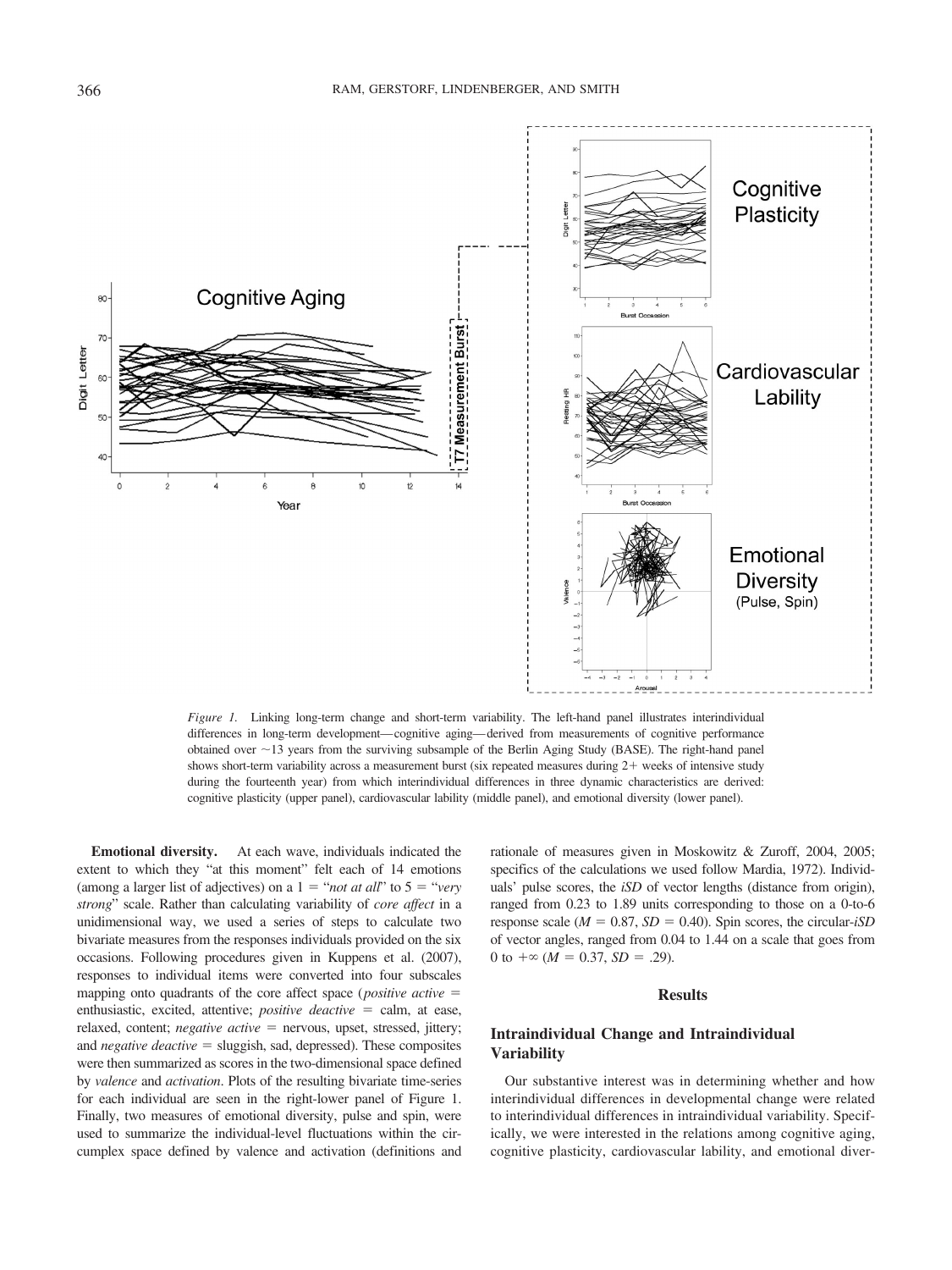| Construct                     | Age    |        |        |        | $\overline{4}$ |     | 6 |
|-------------------------------|--------|--------|--------|--------|----------------|-----|---|
| Developmental change          |        |        |        |        |                |     |   |
| 1. Cognitive ability          | $-.33$ |        |        |        |                |     |   |
| 2. Cognitive aging            | $-.42$ | .74    |        |        |                |     |   |
| Dynamic characteristics       |        |        |        |        |                |     |   |
| 3. Cognitive plasticity       | $-.09$ | $-.13$ | .39    |        |                |     |   |
| 4. Cardiovascular lability    | .18    | $-.23$ | $-.43$ | $-.30$ |                |     |   |
| 5. Emotional diversity: Pulse | .11    | .06    | $-.19$ | .26    | .03            | __  |   |
| 6. Emotional diversity: Spin  | $-.06$ | $-.08$ | $-.30$ | $-.23$ | .08            | .13 |   |
|                               |        |        |        |        |                |     |   |

Table 1 *Correlations Among Constructs of Intraindividual Change (Developmental Change) and Intraindividual Variability (Dynamic Characteristics)*

*Note.*  $N = 36$ . Cognitive ability (current level) and cognitive aging (change per year) indicated by parameters from individual linear growth models fit to digit letter performance over 13 years. Cognitive plasticity indicated by linear slope of Digit Letter performance over 6 occasions ( $n = 30$ ). Cardiovascular lability indicated by intraindividual *SD* (iSD) of resting heart rate over 6 occasions. Emotional lability indicated by pulse (vector length variability) and spin (angular variability) in the valence/activation emotion space. Note that with the small *n*, none of the correlations reached conventional levels of statistical significance.

sity. Correlations among the model-derived measures of the intraindividual change and variability constructs are given in Table 1. Of particular note is the relative strength of relations between cognitive aging (Variable 2) with the various dynamic characteristics (Variables 3 to 6).

# **Intraindividual Change Predicting Intraindividual Variability**

Our main research question was whether interindividual differences in cognitive aging were predictive of the later measured differences in cognitive plasticity, cardiovascular lability, and emotional diversity. To do so, we ran a series of regression analyses that regressed each dynamic characteristic onto (prior) cognitive aging, controlling for differences in age, gender, and current cognitive ability.

Plots of the zero-order relationships are shown in Figure 2. Results from the regressions, with covariates, are shown in Table 2, with the main parameters of interest indicated in bold. Given the small sample size, statistical inferences were based on bootstrapped confidence intervals for parameter estimates obtained using 5,000 resamples  $(N = 36)$  of the observed data, each obtained by random sampling with replacement (Yung & Chan, 1999).

Higher levels of *cognitive plasticity* were significantly associated with more positive long-term cognitive aging,  $B$  of interest  $=$ 0.88, (95% confidence interval [CI] = 0.38 to 1.25), standardized  $\beta = .63$ , *p*(one-tailed<sup>1</sup>) = .002. Lower levels of *cardiovascular lability* were significantly associated with more positive cognitive aging,  $B = -2.20 (-3.75, -0.69)$ ,  $\beta = -.62$ ,  $p = .008$ . Similarly, lower levels of *emotional diversity* tended towards association with more positive cognitive aging, for pulse,  $B = -0.26$  (-0.52, 0.00),  $\beta = -.48$ ,  $p = .034$ , and for spin B  $= -0.20 (-0.44, 0.05)$ ,  $\beta$  = -.49, *p* = .028. In sum, the evidence suggests that interindividual differences in long-term development are related to shortterm dynamic characteristics in very old individuals.

#### **Discussion**

Humans are dynamic beings. They can be shaped, they are labile, and they express a diversity of behavior. Our interest in this

study was to describe and illustrate the potential value of supplementing longitudinal studies of development with additional modules wherein individual behavior is also measured across a series of more closely spaced occasions. We made use of data from a burst of daily measurements obtained from a very small, select, and relatively homogenous sub-sample of participants  $(N = 36)$ who had lived into very old age (mean age  $= 90$  years). Substantively, we examined if differences in *developmental change* are related to individuals' *dynamic characteristics* (Ram & Gerstorf, 2009). Methodologically, the former was indicated by differential changes in cognitive performance that manifested across six measurements obtained over  $13 + \text{years}$ , and the latter by patterns in the variability of cognitive performance, resting heart rate, and emotional experience that manifested across six measurements obtained within  $2+$  weeks.

Making use of the longitudinal depth of the study, we found evidence that long-term change was related to multiple aspects of short-term change—in expected and theoretically meaningful ways. Specifically, interindividual differences in cognitive aging were positively related to cognitive plasticity, and negatively related to cardiovascular lability and emotional diversity. Interpreted at a general level, these findings suggest that interindividual differences in (late-life) functioning manifest across domains and time scales. It was indeed surprising that we were able to obtain substantively meaningful relationships, even though the deck was, in many senses, stacked against finding anything statistically significant. With only 36 persons, statistical power to uncover significant effects was very low. The robustness of the findings across domains in such a small sample suggests that the associations among constructs are not simply because of chance. However, we still take great caution not to interpret the results as representative of the state of affairs among the very old or as indicative of causal relationships. Instead, we view the fact that the theoretical associations appeared in a severely restricted (small *N*, small *T*) analytic environment as a strong indicator of the promise that burst studies hold for further inquiry. Many new findings will emerge

<sup>&</sup>lt;sup>1</sup> As a supplement to the bootstrap confidence intervals appropriate for the small sample, we also evaluated the directional nature of our hypothesized associations using traditional one-tailed tests with  $\alpha = .05$ .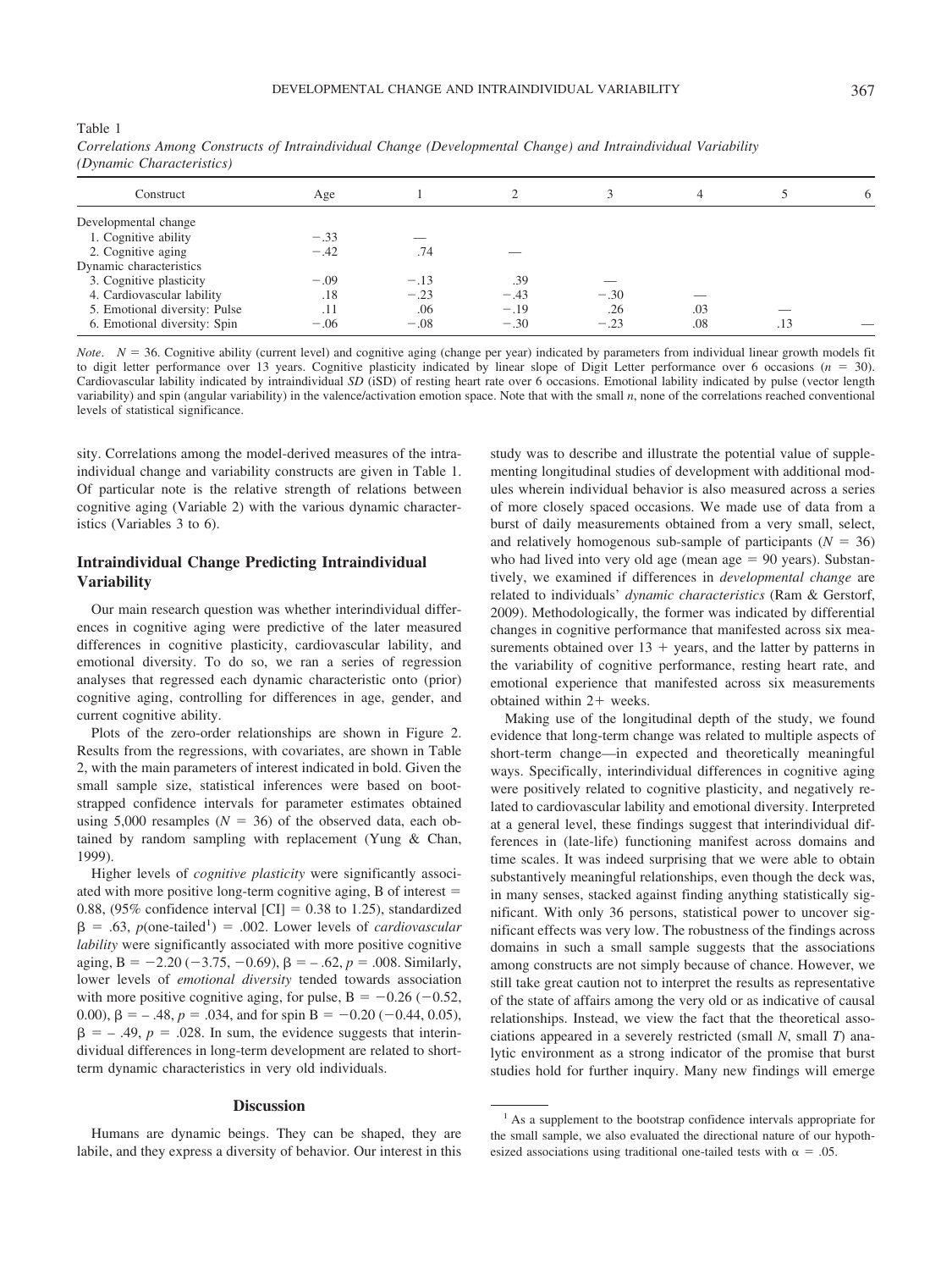

*Figure 2.* Plots of associations between long-term longitudinal changes in cognitive ability over approximately 13 years (*x*-axes) and short-term variability in cognitive performance, cardiovascular function, and emotional experience over approximately 2 weeks (*y*-axes). More positive cognitive aging on the Digit Letter test (i.e., less decline or increase in perceptual speed) was associated with greater cognitive plasticity (upper left-hand panel), lesser cardiovascular lability (upper right-hand panel), as well as lesser emotional diversity (pulse: lower left-hand panel; spin: lower right-hand panel). Dashed lines indicate 95% confidence intervals.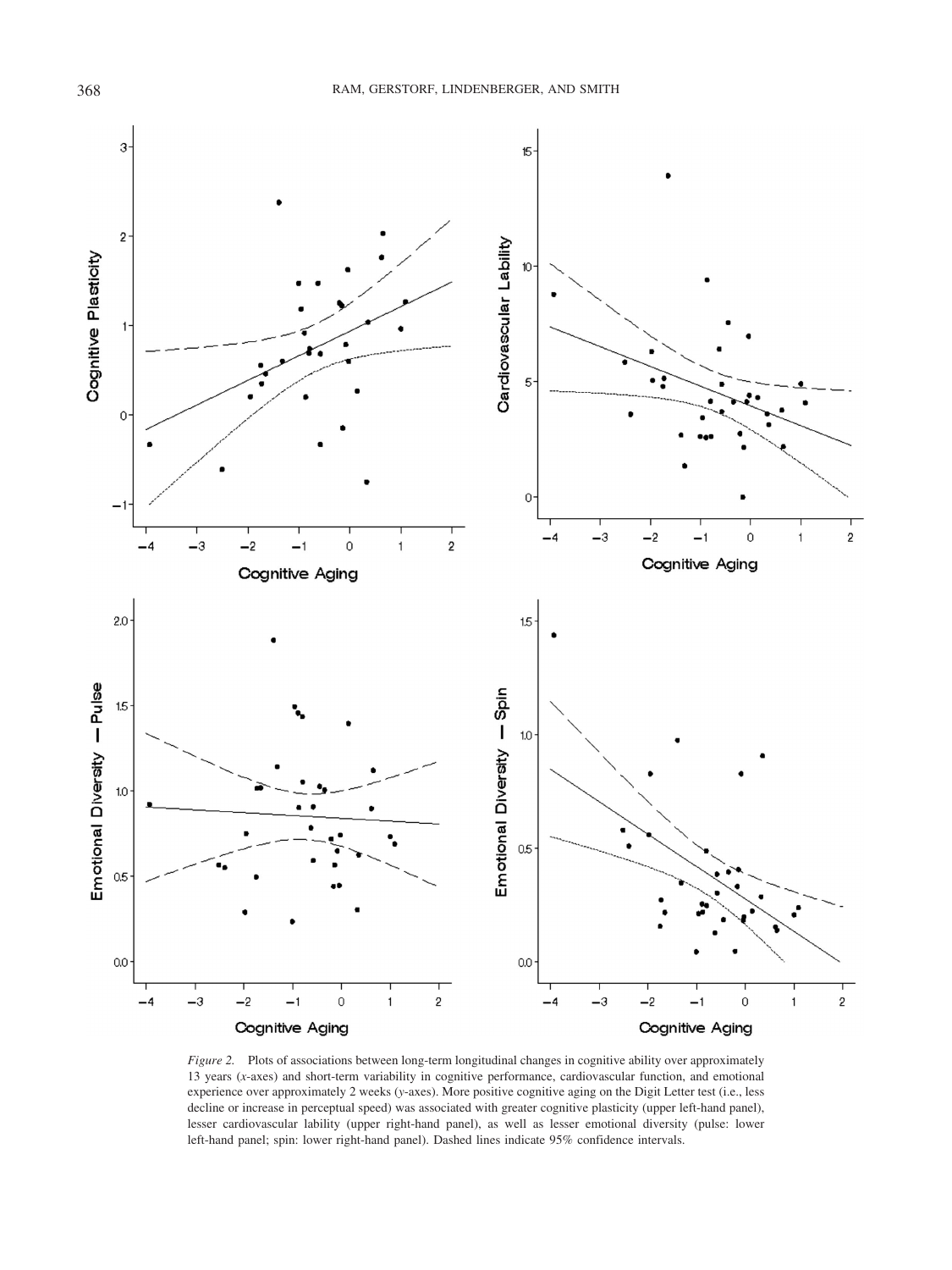|             | Dependent variable         |                  |                         |                      |                       |                 |          |              |               |          |                  |               |
|-------------|----------------------------|------------------|-------------------------|----------------------|-----------------------|-----------------|----------|--------------|---------------|----------|------------------|---------------|
|             | <b>Emotional diversity</b> |                  |                         |                      |                       |                 |          |              |               |          |                  |               |
|             | Cognitive plasticity       |                  | Cardiovascular lability |                      | Pulse (vector length) |                 |          | Spin (angle) |               |          |                  |               |
|             | β                          | $\boldsymbol{B}$ | 95% CI of $B$           | β                    | B                     | 95% CI of $B$   | β        | B            | 95% CI of $B$ | β        | $\boldsymbol{B}$ | 95% CI of B   |
| Intercept   |                            | 7.83             | 1.71, 14.85             |                      | $-6.40$               | $-31.98, 23.92$ |          | $-1.46$      | $-4.63, 2.54$ |          | 0.93             | $-1.34, 2.72$ |
| Age         | $-0.19$                    | $-0.04$          | $-0.11, 0.02$           | 0.10                 | 0.06                  | $-0.20, 0.28$   | 0.14     | 0.01         | $-0.03, 0.04$ | $-0.16$  | $-0.01$          | $-0.03, 0.01$ |
| Gender      | 0.09                       | 0.14             | $-0.37, 0.79$           | $-0.15$              | $-0.77$               | $-2.64, 0.67$   | 0.09     | 0.07         | $-0.22, 0.37$ | 0.21     | 0.13             | $-0.08, 0.32$ |
| Cognitive   |                            |                  |                         |                      |                       |                 |          |              |               |          |                  |               |
| ability     | $-0.51^*$                  | $-0.06*$         | $-0.11, -0.03$          | 0.33                 | 0.09                  | $-0.09, 0.25$   | 0.45     | 0.02         | $-0.01, 0.04$ | 0.14     | 0.00             | $-0.01, 0.02$ |
| Cognitive   |                            |                  |                         |                      |                       |                 |          |              |               |          |                  |               |
| aging       | $0.63*$                    | $0.88*$          | 0.38, 0.79              | $-0.62$ <sup>*</sup> | $-2.20^*$             | $-3.75, -0.69$  | $-0.49*$ | $-0.26^*$    | $-0.52, 0.00$ | $-0.49*$ | $-0.20^*$        | $-0.44, 0.05$ |
| Total $R^2$ | .32                        | .23              | .15                     | .18                  |                       |                 |          |              |               |          |                  |               |

*Long-Term Longitudinal Change in the Digit Letter as Predictor of Short-Term Variability Across Multiple Domains of Functioning*

*Note.*  $N = 36.95\%$  confidence interval [CI] = 2.5%, 97.5% confidence bounds obtained using 5,000 bootstrap resamples. Cognitive plasticity indicated by linear slope of digit letter performance over 6 occasions. Cardiovascular Lability indicated by intraindividual *SD* (iSD) of resting heart rate over 6 occasions. Emotional diversity indicated by pulse (vector length variability) and spin (angular variability) in the valence/activation emotion space over 6 occasions. Cognitive ability (current level) and Cognitive Aging (change per year) indicated by parameters from individual linear growth models fit assessments of digit letter performance to digit letter performance over  $\sim$ 13 years. *\* p* < .05 using traditional one-tailed tests.

from similar studies that can make use of larger samples and more occasions.

#### **Substantive Implications**

Table 2

Cautiously, we highlight how the results may inform several aspects of late-life development and indicate the viability of dynamic systems theory as a framework for studying life-span development. We used cognitive aging as a proxy developmental phenomenon. The utility of the construct is derived from the relative precision with which the underlying measure (Digit Letter substitution) can track subtle changes within individuals. Although homogenous, highly select, and still performing at relatively high levels (still above the average of the original sample), our measurement burst participants were not immune to the effects of aging. To separate the effects of aging from ability level, we controlled for "static" interindividual differences in current levels of performance. That differences in cognitive aging were still predictive of differences in dynamic characteristics suggests that unique information is held in our quantifications of developmental processes. It was not just the person's state that mattered, but also the specific pattern of changes he or she experienced in getting there. Although, as a field, we are still searching for what the *processes* underlying "cognitive aging" are, such results highlight the importance of considering developmental change as a separate and important predictor variable (or outcome variable; Wohlwill, 1973).

On average, these older participants' cognitive performance declined about  $6.4$  T-score units over  $13+$  years. These same individuals' performance increased, on average, about 4.6 T-score units across the six sessions during the  $2+$  weeks of the measurement burst. Taken literally, this suggests that some very old individuals are able to regain much of what was lost in previous years, and that cognitive plasticity can be preserved into advanced old age (see also Singer et al., 2003; Yang et al, 2006). However, care should be taken that while derived from the same test, the long-term and short-term changes in cognitive performance are

indicative of different phenomena. Cardiovascular lability was relatively low in this sample, with the prototypical individual's resting HR not so likely to deviate beyond the  $\pm$ 5 beat/min range for normative day-to-day fluctuations among healthy adults. In addition, as might be noted in Figure 1 (right-lower panel), the vast majority of emotional fluctuations occurred within the positiveactivated and positive-deactivated quadrants of the valence-arousal emotion space, perhaps indicating the general positivity of these older adults' well-being.

Considering interindividual differences, we found a consistent set of predictions for how differences in prior cognitive aging were related to subsequent differences in dynamic constructs in the cognitive, health, and emotion domains. Although the mechanisms that connect these phenomena are not yet well understood, our results could be interpreted as being indicative of common coordinative and emergent processes of the central nervous system that maintain homeostasis (see Ford & Lerner, 1992; Thelen & Smith, 1994).

# **Synopsis: Integrate Measurement Bursts Into Longitudinal Studies**

Across ages and domains, studies of intraindividual variability are expanding our understanding of individual functioning. Coupled with data from on-going large-scale longitudinal studies, burst modules, wherein a small battery of measurements are obtained on many closely spaced occasions, can also expand our understanding of development and aging, how it proceeds, how it manifests, and how it can be optimized (Nesselroade, 1991). Using data from a small burst study module included as an "addendum" to the BASE, we found significant associations between the previously studied long-term cognitive aging and the newly available measurements of cognitive plasticity, cardiovascular robustness, and emotional diversity. We hope that our findings and experiences encourage other longitudinal studies of development and aging to augment their on-going data collections with "bursts" of measurement that can provide a rich and dynamic picture of how individuals change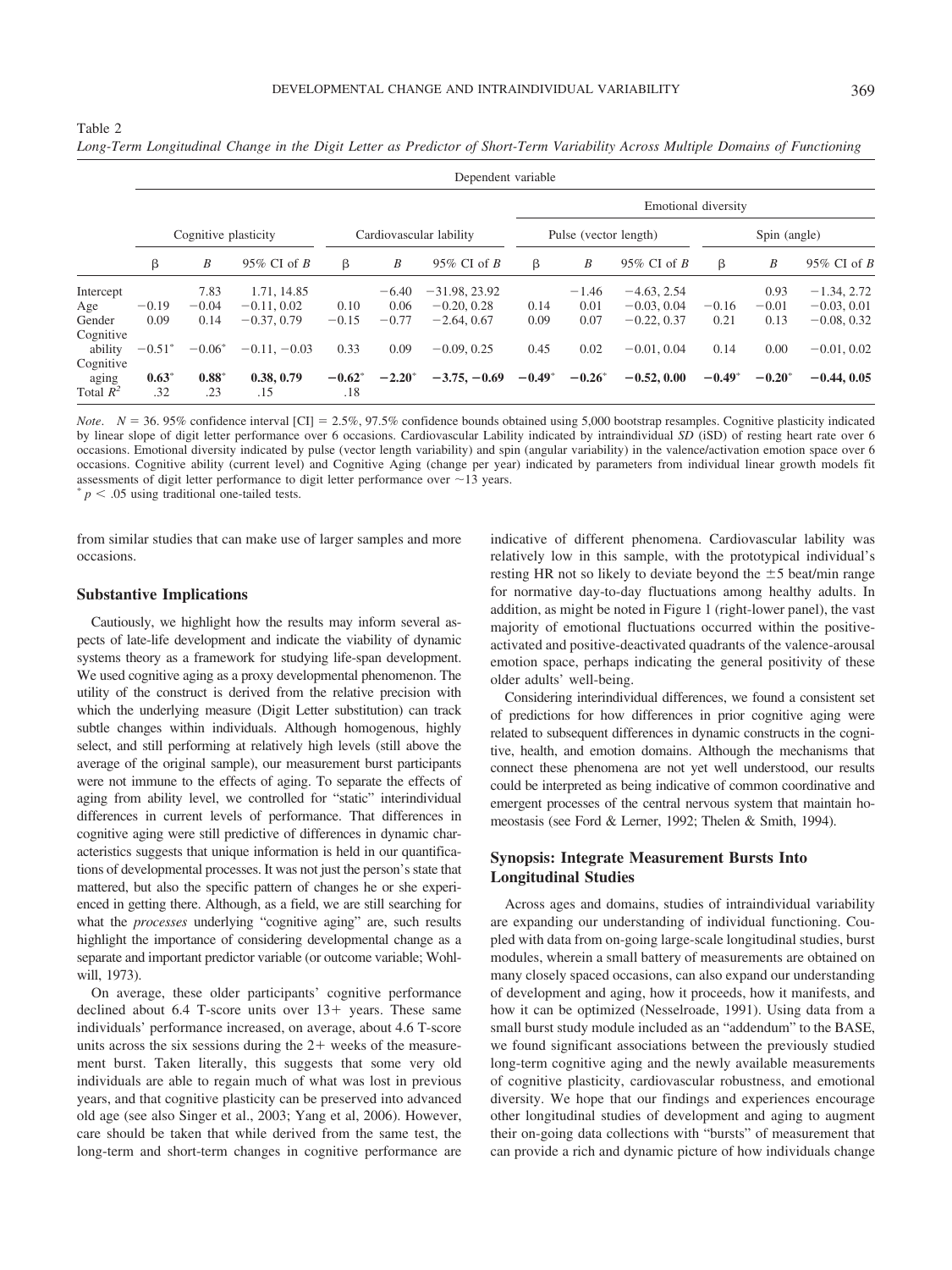and develop over time – day-to-day, minute-to-minute, and yearto-year.

#### **References**

- Anstey, K. J., Hofer, S. M., & Luszcz, M. A. (2003). A latent growth curve analysis of late-life sensory and cognitive function over 8 years: Evidence for specific and common factors underlying change. *Psychology and Aging, 18,* 714 –726. doi:10.1037/0882-7974.18.4.714
- Baltes, P. B. (1987). Theoretical propositions of lifespan developmental psychology: On the dynamics between growth and decline. *Developmental Psychology, 23,* 611– 696. doi:10.1037/0012-1649.23.5.611
- Baltes, P. B., & Mayer, K. U. (Eds.). (1999). *The Berlin Aging Study: Aging from 70 to 100.* New York: Cambridge University Press.
- Baltes, P. B., Reese, H. W., & Nesselroade, J. R. (1977). *Lifespan developmental psychology: Introduction to research methods.* Monterrey, CA: Brooks/Cole.
- Bolger, N., Davis, A., & Rafaeli, E. (2003). Diary methods: Capturing life as it is lived. *Annual Review of Psychology, 54,* 579 – 616. doi:10.1146/ annurev.psych.54.101601.145030
- Brehmer, Y., Li, S.-C., Müller, V., von Oertzen, T., & Lindenberger, U. (2007). Memory plasticity across the life span: Uncovering children's latent potential. *Developmental Psychology, 43, 465-478*. doi:10.1037/ 0012-1649.43.2.465
- Brehmer, Y., Li, S.-C., Straube, B., Stoll, G., von Oertzen, T., Müller, V., & Lindenberger, U. (2008). Comparing memory skill maintenance across the lifespan: Preservation in adults, increase in children. *Psychology and Aging, 23,* 227–238. doi:10.1037/0882-7974.23.2.227
- Brook, R.D., Julius, S. (2000). Autonomic imbalance, hypertension, and cardiovascular risk. *American Journal of Hypertension, 13,* 112S–122S.
- Carstensen, L. L., Pasupathi, M., Mayr, U., & Nesselroade, J. R. (2000). Emotional experience in everyday life across the adult lifespan. *Journal of Personality and Social Psychology, 79,* 644 – 655. doi:10.1037/0022- 3514.79.4.644
- Cooper, D. C., Katzel, L. I., & Waldstein, S. R. (2007). Cardiovascular reactivity in older adults. In C. A. Aldwin, C. L. Park, & Spiro, A. (Eds.), *Handbook of health psychology and aging* (pp 142–164). New York: Guilford Press.
- Csikszentmihalyi, M., & Larson, R. (1987). Validity and reliability of the experience-sampling method. *Journal of Nervous and Mental Disease, 175,* 526 –536. doi:10.1097/00005053-198709000-00004
- De Meersman, R. D., & Stein, P. K. (2007). Vagal modulation and aging. *Biological Psychology, 74,* 165–173. doi:10.1016/j.biopsycho .2006.04.008
- Eid, M., & Diener, E. (1999). Intraindividual variability in affect: Reliability, validity, and personality correlates. *Journal of Personality and Social Psychology, 76,* 662– 676. doi:10.1037/0022-3514.76.4.662
- Eysenck, H. J., & Eysenck, M. W. (1985). *Personality and individual differences.* New York: Plenum.
- Finkel, D., Reynolds, C. A., McArdle, J. J., Gatz, M., & Pedersen, N. L. (2003). Latent growth curve analyses of accelerating decline in cognitive abilities in late adulthood. *Developmental Psychology, 39,* 535–550. doi:10.1037/0012-1649.39.3.535
- Ford, D. H. (1987). *Humans as self-constructing living systems: A developmental perspective on personality and behavior.* Hillsdale, NJ: Erlbaum.
- Ford, D. H., & Lerner, R. M. (1992). *Developmental systems theory: An integrative approach.* Newbury Park, CA: Sage.
- Gerstorf, D., Lövdén, M., Röcke, C., Smith, J., & Lindenberger, U. (2007). Well-being affects changes in perceptual speed in advanced old age: Longitudinal evidence for a dynamic link. *Developmental Psychology, 43,* 705–718. doi:10.1037/0012-1649.43.3.705
- Ghisletta, P., & Lindenberger, U. (2003). Age-based structural dynamics between perceptual speed and knowledge in the Berlin Aging Study:

Direct evidence for ability dedifferentiation in old age. *Psychology and Aging, 18,* 696 –713. doi:10.1037/0882-7974.18.4.696

- Gottlieb, G. (1998). Normally occurring environmental and behavioral influences on gene activity: From central dogma to probalistic epigenesis. *Psychological Review, 105,* 792– 802. doi:10.1037/0033- 295X.105.4.792-802
- Gross, J. J., & Thompson, R. A. (2007). Emotion regulation: Conceptual foundations. In J. J. Gross (Ed.), *Handbook of emotion regulation* (pp. 3–24). New York: Guilford Press.
- Habib, G. B. (1999). Reappraisal of heart rate as a risk factor in the general population. *European Heart Journal. Supplements 1*(H), H2–H10.
- Hertzog, C., Kramer, A. F., Wilson, R. S., & Lindenberger, U. (2008). Enrichment effects on adult cognitive development: Can the functional capacity of older adults be preserved and enhanced? *Psychological Science in the Public Interest, 9, 1-65.*
- Hertzog, C., & Nesselroade, J. R. (2003). Assessing psychological change in adulthood: An overview of methodological issues. *Psychology and Aging, 18,* 639 – 657. doi:10.1037/0882-7974.18.4.639
- Hoppmann, C. A., & Riediger, M. (2008). Ambulatory assessment in lifespan psychology: An overview of current status and new trends. *European Psychologist, 14,* 98 –108. doi:10.1027/1016-9040.14.2.98
- Hultsch, D. F., Hertzog, C., Dixon, R. A., & Small, B. J. (1998). *Memory change in the aged.* New York: Cambridge University Press.
- Kliegl, R., Smith, J., & Baltes, P. B. (1990). On the locus and process of magnification of age differences during mnemonic training. *Developmental Psychology, 26,* 894 –904. doi:10.1037/0012-1649.26.6.894
- Kuppens, P., Van Mechelen, I., Nezlek, J. B., Dossche, D., & Timmermans, T. (2007). Individual differences in core affect variability and their relationship to personality and adjustment. *Emotion, 7,* 262–274. doi:10.1037/1528-3542.7.2.262
- Larsen, R. J., & Diener, E. (1987). Affect intensity as an individual difference characteristic: A review. *Journal of Research in Personality, 21,* 1–39. doi:10.1016/0092-6566(87)90023-7
- Lerner, R. M. (1984). *On the nature of human plasticity.* New York: Cambridge University Press. doi:10.1017/CBO9780511666988
- Lindenberger, U., & Ghisletta, P. (2009). Cognitive and sensory declines in old age: Gauging the evidence for a common cause. *Psychology and Aging, 24,* 1–16. doi:10.1037/a0014986
- Lindenberger, U., Li, S.-C., & Bäckman, L. (2006). Delineating brainbehavior mappings across the lifespan: Substantive and methodological advances in developmental neuroscience. *Neuroscience & Biobehavioral Reviews, 30,* 713–717.
- Lindenberger, U., Mayr, U., & Kliegl, R. (1993). Speed and intelligence in old age. *Psychology and Aging, 8,* 207–220. doi:10.1037/0882- 7974.8.2.207
- Lindenberger, U., Ram, N., Gerstorf, D., Ghisletta, P., & Smith, J. (2009). *Selectivity as a phenomenon of developmental trajectories: Linking processes of change and selection.* Unpublished manuscript.
- Lövdén, M., Bäckman, L., Lindenberger, U., Schaefer, S., & Schmiedek, F. (2010). A theoretical framework for the study of adult cognitive plasticity. *Psychological Bulletin, 136,* 659 – 676. doi:10.1037/a0020080
- Lövdén, M., Li, S.-C., Shing, Y. L., & Lindenberger, U. (2007). Withinperson trial-to-trial variability precedes and predicts cognitive decline in old and advanced old age: Longitudinal data from the Berlin Aging Study. *Neuropsychologia, 45,* 2827–2838. doi:10.1016/j.neuropsychologia.2007.05.005
- MacDonald, S. W. S., Hultsch, D. F., & Dixon, R. A. (2003). Performance variability is related to change in cognition: Evidence from the Victoria Longitudinal Study. *Psychology and Aging, 18,* 510 –523. doi:10.1037/ 0882-7974.18.3.510
- MacDonald, S. W. S., Hultsch, D. F., & Dixon, R. A. (2008). Predicting impending death: Inconsistency in speed is a selective and early marker. *Psychology and Aging, 23,* 595– 607. doi:10.1037/0882-7974.23.3.595
- McArdle, J. J., Fisher, G. G., & Kadlec, K. M. (2007). Latent variable